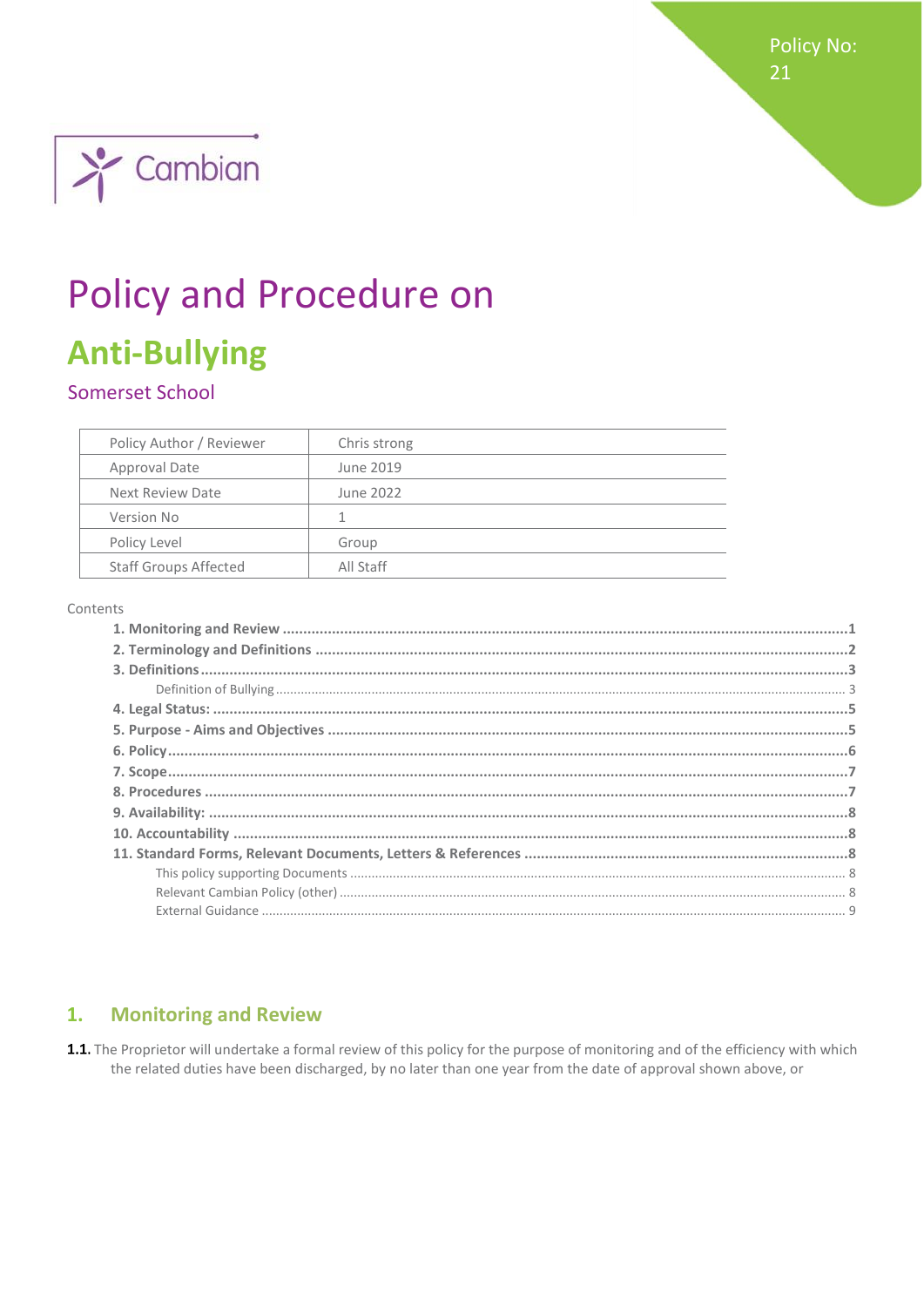

Policy No:

21

earlier if significant changes to the systems and arrangements take place, or if legislation, regulatory requirements or best practice guidelines so require.

1.1. This policy will be subject to continuous monitoring, refinement and audit by the Head of Service. – move to procedure

Signed:

Chris Strong **Proprietor, Cambian Group**  September 2019

# <span id="page-1-0"></span>**2. Terminology and Definitions**

 $2.1.$ Our aim is to use consistent terminology throughout this policy and all supporting documentation as follows:

| 'Establishment' or 'Location | This is a generic term which means the Children's<br>Home/school/college. Somerset School is a school.                                                                                                                                                           |  |
|------------------------------|------------------------------------------------------------------------------------------------------------------------------------------------------------------------------------------------------------------------------------------------------------------|--|
| <b>Individual</b>            | Means any child or young person under the age of 18 or young<br>adult between the ages of 18 and 25. At Somerset School we have<br>students attending between the ages of 10-18.                                                                                 |  |
| <b>Service Head</b>          | This is the senior person with overall responsibility for the school.<br>At Somerset School this is the Head teacher who is Louisa Jessep.*<br>dual registered locations need to include Service Head and<br>Registered Manager if they are not the same person. |  |
| <b>Key Worker</b>            | Members of staff that have special responsibility for Individuals<br>residing at or attending the Establishment.                                                                                                                                                 |  |
| Parent, Carer, Guardian      | means parent or person with Parental Responsibility                                                                                                                                                                                                              |  |
| <b>Regulatory Authority</b>  | Regulatory Authority is the generic term used in this policy to<br>describe the independent regulatory body responsible for<br>inspecting and regulating services. At Somerset School this is<br>Ofsted.                                                         |  |
| <b>Social Worker</b>         | This means the worker allocated to the child/family. If there is no<br>allocated worker, the Duty Social Worker or Team Manager is<br>responsible.                                                                                                               |  |
| <b>Placing Authority</b>     | Placing Authority means the local authority/agency responsible for<br>placing the child or commissioning the service                                                                                                                                             |  |
| <b>Staff</b>                 | Means full or part-time employees of Cambian, agency workers,<br>bank workers, contract workers and volunteers.                                                                                                                                                  |  |

Version: 1 ® Cambian Group PLC 2014 Approved by: Chris Strong Next Review Date: June 2022 **SAFEGUARDING** -: Anti-Bullying Policy Date: June 2019 Print Date: 6-Oct-21 Page 2 of 9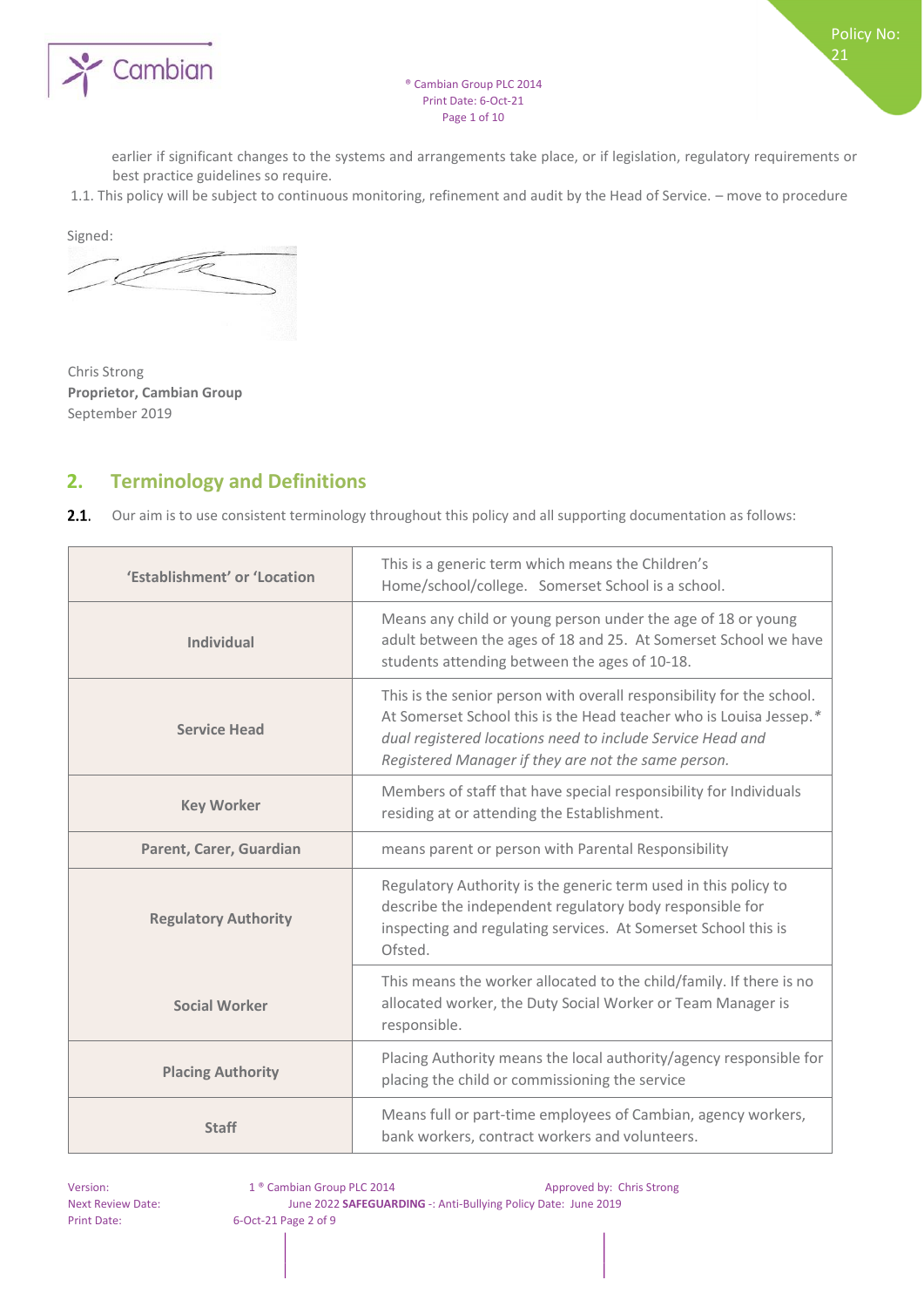

21



# <span id="page-2-0"></span>**3. Definitions**

#### <span id="page-2-1"></span>**Definition of Bullying**

- 3.1. Bullying is an interaction between an individual or group of people with a more powerful individual or group which is perceived or intended to cause hurt, pain, suffering, humiliation or degradation.
- **3.2.** Bullying can be defined as a deliberate, unprovoked and a repeated (over time) action to intentionally humiliate, threaten, frighten or hurt an individual or group physically or emotionally. It is often motivated by prejudice against particular groups, for example, on grounds of race, religion and belief, culture, sex, gender, homophobia, special educational needs and disability (as defined in the Equality Act 2010), or because a child is adopted or is a carer. It may occur directly or through cyber-technology such as social websites, mobile phones, text messages, photographs and email. Bullying can occur through several types of anti-social behaviour. A feature of bullying in schools is that its existence is not always immediately known or suspected by those in authority. The school recognises the seriousness of both physical and emotional bullying in causing psychological damage and even suicide. Although bullying in itself is not a specific criminal act in the UK, some types of harassing or threatening behaviour or communications could be a criminal offence; for example, under the Protection from Harassment Act 1997, the Malicious Communications Act 1988, the Communications Act 2003 and the Public Order Act 1986. If our staff consider that an offence may have been committed, we will seek assistance from the police. As part of our Behaviour Policy Somerset school believes that all children and adults have the right to live in a supportive, caring environment in which pupils feel safe and free from bullying and harassment that may include cyber-bullying and prejudice-based bullying related to special educational need, sexual orientation, sex, race, religion and belief, gender reassignment or disability (as defined in the Equality Act 2010), and the use of discriminatory language.
- $3.3.$ Bullying can be direct or indirect:
	- 3.3.1. **Direct** forms include physical violence or threats; verbal assaults and taunts; the destruction of property; extortion and unwanted sexual interest or contact. Examples of indirect forms of bullying include ignoring and withdrawal of friendships; excluding and isolating young people; malicious gossip; offensive and threatening texting; spreading rumours and abusive or offensive graffiti. Bullying may also include being forced to become involved in criminal or anti-social behaviour.
	- 3.3.2. **Emotiona**l (indirect bullying) including isolation of others by a refusal to co-operate with them and exclusion being unfriendly, excluding, tormenting (e.g. hiding books, threatening gestures), deliberately excluding from social groups or an activity by refusal to sit next to/ talk to/ work/ co-operate with others and refusal to follow staff instructions to do the above, or malicious rumours, e-mails or text messages, and also exclusion from play/discussions etc. with those whom they believe to be their friends.
	- 3.3.3. **Physical** harm or its threat including the abuse of personal property jostling, serious fighting, pushing, kicking, hitting, taking or hiding belongings, punching or any use of violence; deliberately destroying or damaging work or possessions or removing personal property, use of weapons/threatening use of weapon (or any object which could be used as a weapon), intimidation through physical gestures and actions.
	- 3.3.4. **Cyber** not occurring face to face but rather through electronic means including, but not limited to, social networking sites, internet and intranet sites, email, instant messaging, by mobile phone including through text messages and phone calls, photographs both real and manipulated and so on.
		- Increasingly, bullying is happening through new technology. This can involve sending inappropriate or hurtful text messages, emails or instant messages, posting malicious material online (e.g. on social networking websites) or sending or posting offensive or degrading images and videos. 'Cyberbullying' as it is often called, night take the form of 'real world' bullying being played out online. Situations may be deliberately engineered in order to photograph someone in a humiliating way and circulate this online. It can be particularly insidious because of the potential to follow children wherever they are, including in the home.
		- "Cyber-bullying is an aggressive, intentional act carried out by a group or individual, using electronic forms of contact, repeatedly over time against a victim who cannot easily defend him or herself." We recognise that the advent of cyber-bullying adds a new and worrying dimension to the problem of bullying as there no safe haven for the person being bullied. Unlike other forms of bullying, cyber-bullying can follow children and young people into their private spaces and outside school hours. Cyber-bullies can communicate their messages to a wide

Print Date: 6-Oct-21 Page 3 of 9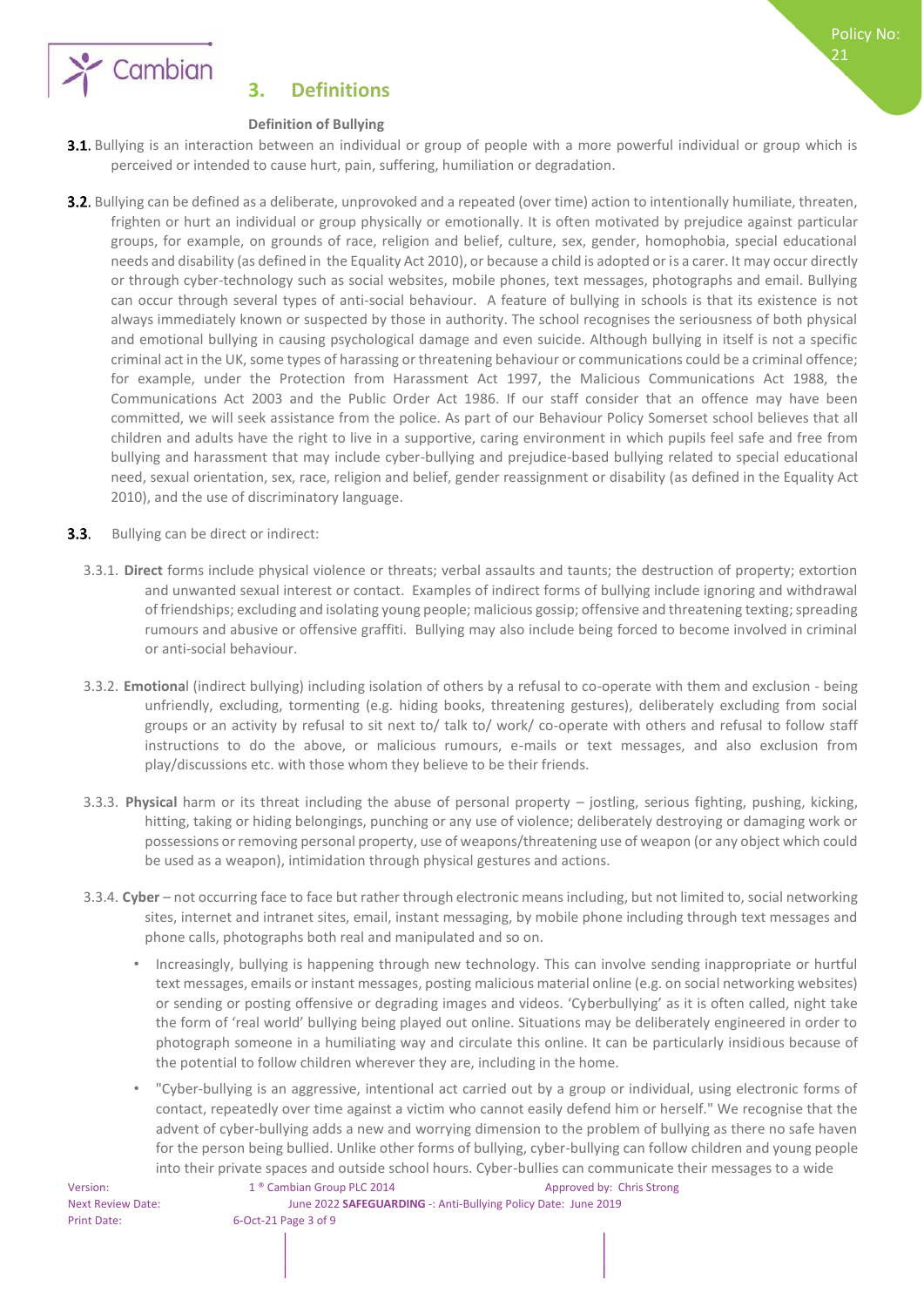

audience with remarkable speed, and can often remain unidentifiable and unseen. ICT may be used to send threatening pictures or messages to others.

Policy No:

21

- Seven categories of cyber-bullying have been identified:
	- o **Text message** bullying involves sending unwelcome texts that are threatening or cause discomfort;

o **Picture/video-clip** bullying via mobile phone cameras is used to make the person being bullied feel threatened or embarrassed, with images usually sent to other people. 'Happy slapping' involves filming and sharing physical attacks;

- o **Phone call** bullying via mobile phone uses silent calls or abusive messages. Sometimes the bullied person's phone is stolen and used to harass others, who then think the phone owner is responsible. As with all mobile phone bullying, the perpetrators often disguise their numbers, sometimes using someone else's phone to avoid being identified;
- o **Email bullying** uses email to send bullying or threatening messages, often using a pseudonym for anonymity or using someone else's name to pin the blame on them.
- o **Online grooming**, Chat room and Social Networking Site abuse involves sending menacing or upsetting responses to children or young people.
- o Bullying through **instant messaging** (IM) is an Internet-based form of bullying where children and young people are sent unpleasant messages as they conduct real-time conversations online;
- o Bullying via **websites** includes the use of defamatory blogs (web logs), personal websites and online personal polling sites. There has also been a significant increase in social networking sites for young people, which can provide new opportunities for cyber-bullying.
- Because of the anonymity that new communications technologies offer, anyone with a mobile phone or Internet connection can be a target for cyber-bullying. Furthermore, bullies can reach much larger numbers within a peer group than they can with conventional bullying. Vindictive comments posted on a website, for instance, can be seen by a large audience, as can video clips sent by mobile phone. Most cyber-bullying is done by children of the same age. Although it leaves no visible scars, cyber-bullying of all types can be extremely destructive. Research has found that:
	- Between a fifth and a quarter of children have been cyber-bullied at least once over the previous few months;
	- o Phone calls, text messages and email are the most common forms of cyber-bullying;
	- o There is more cyber-bullying outside school than in;
	- o Girls are more likely than boys to be involved in cyber-bullying in school, usually by phone;
	- o For boys, text messaging is the most usual form of cyber-bullying, followed by picture/video clip or website bullying;
	- o Picture/video clip and phone call bullying are perceived as the most harmful forms of cyber-bullying;
	- o Website and text bullying are equated in impact to other forms of bullying;
	- Around a third of those being cyber-bullied tell no one about the bullying.
- 3.4. Cambian Children's Services takes all form of bullying seriously and is particularly concerned to take action in relation to incidents which include racist, sexist, disability or homophobic elements. In these cases such issues will be specifically addressed with the bully (and his / her parent / carer / staff as appropriate) in the course of incident management.
	- **Racist**  Bullying directed at individuals of a certain race, culture, ethnicity, language, faith, community, national origin or national status. The distinctive feature of racist bullying is that the victim is attacked not as an individual

•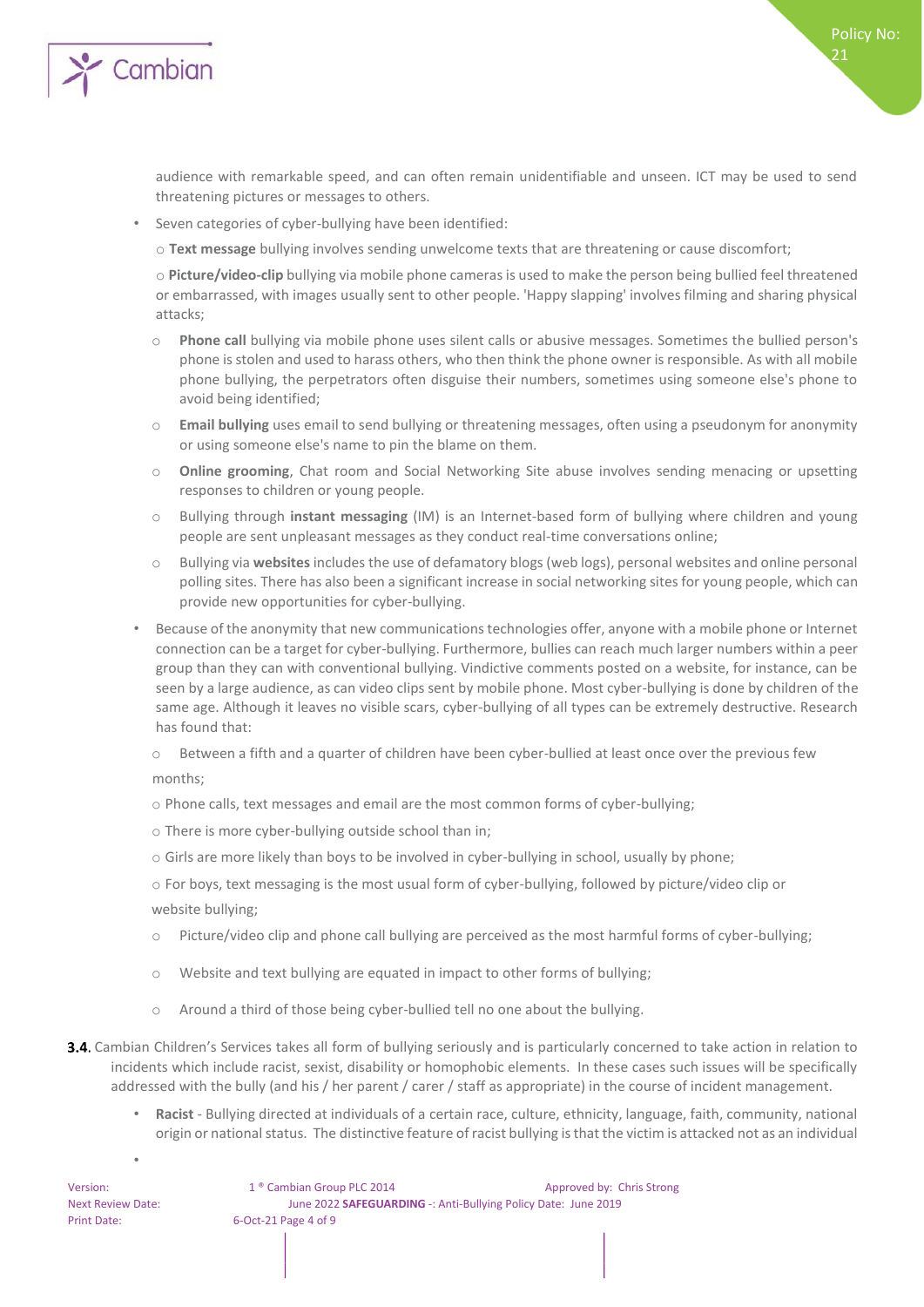

but as the representative of a family, community or group. This is an area where schools are required to keep statistics about incidents.

- **Cultural** focusing on and/or playing off perceived cultural differences or similar. Sexist covers a wide range of behaviour from name calling to physical sexual assault. It is the use of sexual language or negative stereotyping on the basis of gender. Sexual - is unwanted or inappropriate physical contact or sexual innuendo.
- **Homophobic** This is bullying which is directed towards people who are openly gay, bisexual, are perceived as gay, or show characteristics. Heterosexual young people subject to homophobic bullying are less reluctant to report it as this may enforce the stereotypical way that they are already viewed by others so sensitivity and positive support is required for victims.
- **Religious** Attacking faith, belief, religious practice or custom. Special Educational Needs and Disability remarking upon, drawing attention to, or discriminating against persons with physical disabilities or learning difficulties or other identified special educational needs such as emotional and behavioural disabilities (EBD) and Specific Learning Difficulties (SLD) - (Dyslexia, Dyscalculia and Dyspraxia.
- **3.5. Verbal** Name-calling, sarcasm, spreading rumours, making snide comments, teasing, humiliating others, threatening others, inciting others to humiliate and threaten others.
- $3.6.$ **Written** – Spreading rumours, writing or printing unkind or malicious on paper.

#### <span id="page-4-0"></span>**4. Legal Status:**

- 4.1. Complies with Part 3, paragraph 10 of The Education (Independent School Standards Compliance Record) (England) (Amendment) Regulations.
- 4.2. Cambian Group complies with legislation / regulations and requirements under the Quality Standards 2015 Social Care, England Children and Young Persons, England The Children's Homes (England) Regulations 2015. The Health and Social Care Act 2008 (Regulated Activities) Regulations 2015. Care Home (Wales) Regulation 2002
- 4.3. Preventing and Tackling Bullying: Advice for Headteacher, staff and governing bodies: DfE Guidance (October 2014): and the relevant aspects of Safe to Learn, embedding anti-bullying work in schools. Supporting children and young people who are bullied: advice for schools: DfE Guidance (March 2014). Cyberbullying: advice for Headteacher and school staff: (November 2014). Advice for parents and carers on cyberbullying: (November 2014) along with having regard for the guidance set out in the DfE (Don't Suffer in Silence booklet).
- 4.4. Has regard to the Equality Act 2010 and the Public Sector Equality Duty.

#### <span id="page-4-1"></span>**5. Purpose - Aims and Objectives**

- **5.1.** To seek to create a culture in which bullying of any kind is not accepted by anyone.
- **5.2.** To enable all staff to understand what constitutes bullying.
- 5.3. We make it clear to Individuals, staff and parents that bullying is completely unacceptable. We strongly believe, as part of our behaviour policy, that Individuals have the right to study in a safe, supportive and secure environment, free from physical threats, verbal taunts and any form of harassment. Incidents of bullying threaten this and cause enormous stress to victims. We are therefore strongly committed to the avoidance of bullying in all its forms.
- **5.4.** To provide a clear framework for dealing with incidents of bullying, ensuring that bullies are dealt with swiftly and firmly. Our straightforward procedures make it easy to report bullying, including cyber bullying and bullying outside of school. Therefore if bullying does occur, Individuals should be able to tell, and know that incidents will be dealt with promptly and effectively.

21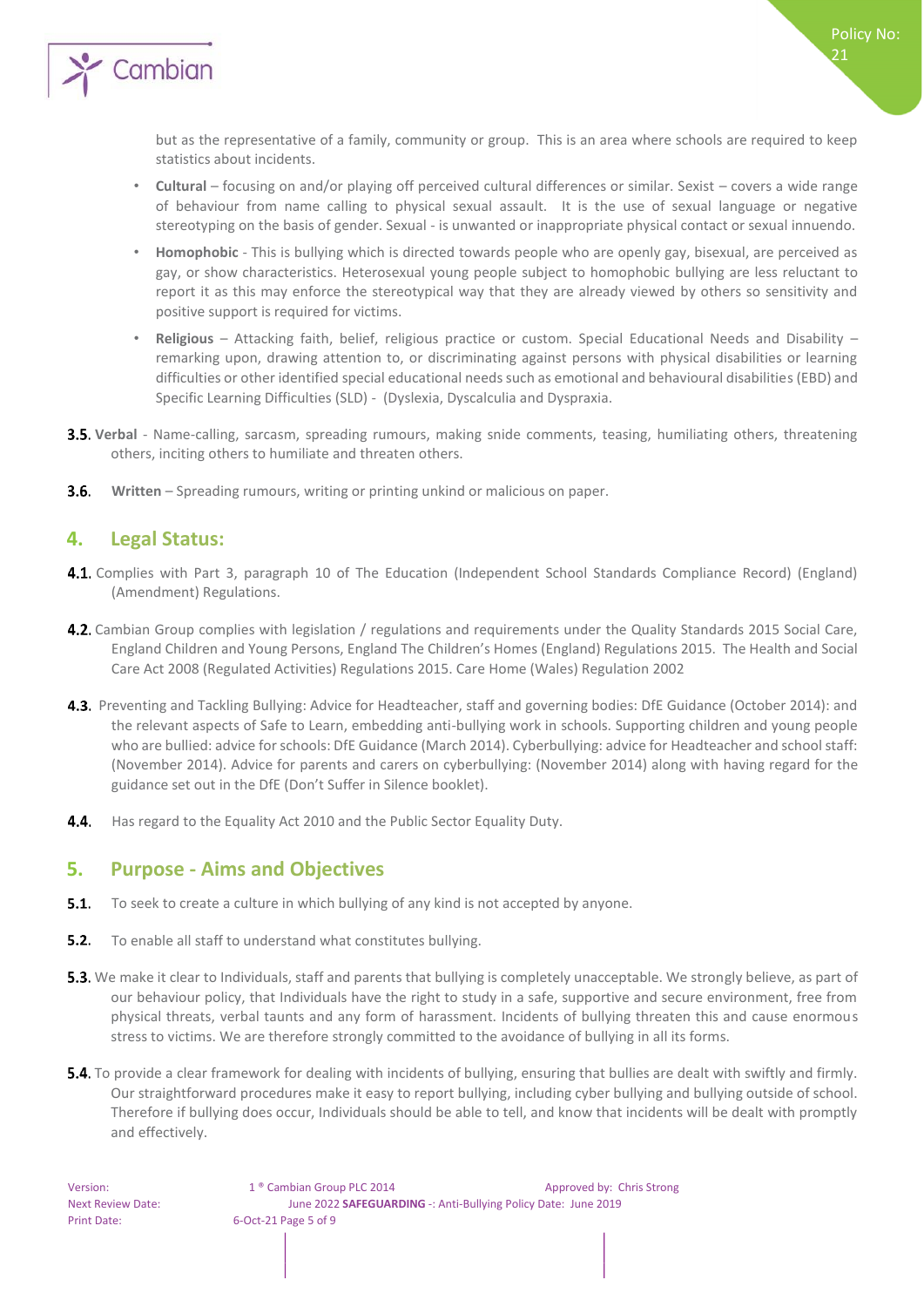

5.5. For all staff to be vigilant in recognising if bullying is taking place, and deal with it thoroughly and with sensitivity. Our aim is to promote positive relationships amongst all and to develop a culture in which individuals are listened to and their concerns taken seriously.

Policy No:

21

**5.6.** We believe that the principle means of prevention is through the maintenance of conditions where bullying is less likely to flourish and is more easily detected. All Individuals are known to us personally and it is therefore easier for us to detect signs of possible distress. Moreover, we feel that it is important that they have free and informal access to the Head of Service and other staff. This can be seen in the procedures we adopt. However, a formal anti-bullying policy is

of utmost importance. We aim to promote a transparency in human relationships so that children and young people, by default, are held to account for the feelings they may evoke in others.

- $5.7.$ This policy applies to all activities both on and away from the location.
- **5.8.** In the event of bullying taking place among the staff, the Head of Service should be informed and appropriate decisions made with possible reference to the relevant Employment Policies and Procedures. Accusations of bullying of an Individual by members of staff will be investigated thoroughly.
- 5.9. Members of staff to whom disclosures are made should initiate the following procedures themselves and/or consult with the relevant staff as appropriate. All disclosures, whether from an Individual, a parent, a member of staff or a volunteer should be taken seriously and treated with sensitivity. The victim(s) should be made aware that their safety is considered to be of paramount importance.

#### <span id="page-5-0"></span>**6. Policy**

- $6.1.$ To proactively work to prevent and eliminate any form of bullying by:
	- 6.1.1. promoting good behaviour and positive relationships based on mutual respect. making pupils fully aware of the school's policy through, for example, a list of expectations;
	- 6.1.2. ensuring pupils understand that if they have been bullied or have witnessed bullying, they should tell a member of staff, their parents or any helpful adult or friend;
	- 6.1.3. promoting anti-bullying using educational elements such as our scheme for Personal, Social, Health, Economic education (PSHE)education assemblies, circle time, projects, drama, stories, literature, with discussion of differences between people and the importance of avoiding prejudice based language;
	- 6.1.4. developing Social and Emotional Aspects of Learning (SEAL) throughout Somersetf school and the curriculum;
	- 6.1.5. informing parents by various means of the school's anti-bullying policy whilst encouraging them to support it;
	- 6.1.6. providing counselling and help for victims of bullies and for bullies themselves ;
	- 6.1.7. imposing reasonable, proportionate and consistent sanctions as and when necessary;
	- 6.1.8. developing initiatives to raise awareness of the negative impact of bullying by any member of our community such as an anti-bullying assembly and peer mentoring;
	- 6.1.9. familiarising all staff with the anti-bullying policy through In-Service training and Professional Development to ensure it is applied consistently and fairly and by showing respect for all, that they act as good role models for Individuals.
- $6.2.$ For all Cambian Children's Services staff / carers to address issues of bullying in a consistent manner
- 6.3. To make young people, parents / carers and staff aware of what steps to take when an incident of bullying has occurred.

| Version:          | 1 <sup>®</sup> Cambian Group PLC 2014 | Approved by: Chris Strong                                      |  |  |
|-------------------|---------------------------------------|----------------------------------------------------------------|--|--|
| Next Review Date: |                                       | June 2022 SAFEGUARDING -: Anti-Bullying Policy Date: June 2019 |  |  |
| Print Date:       | $6$ -Oct-21 Page 6 of 9               |                                                                |  |  |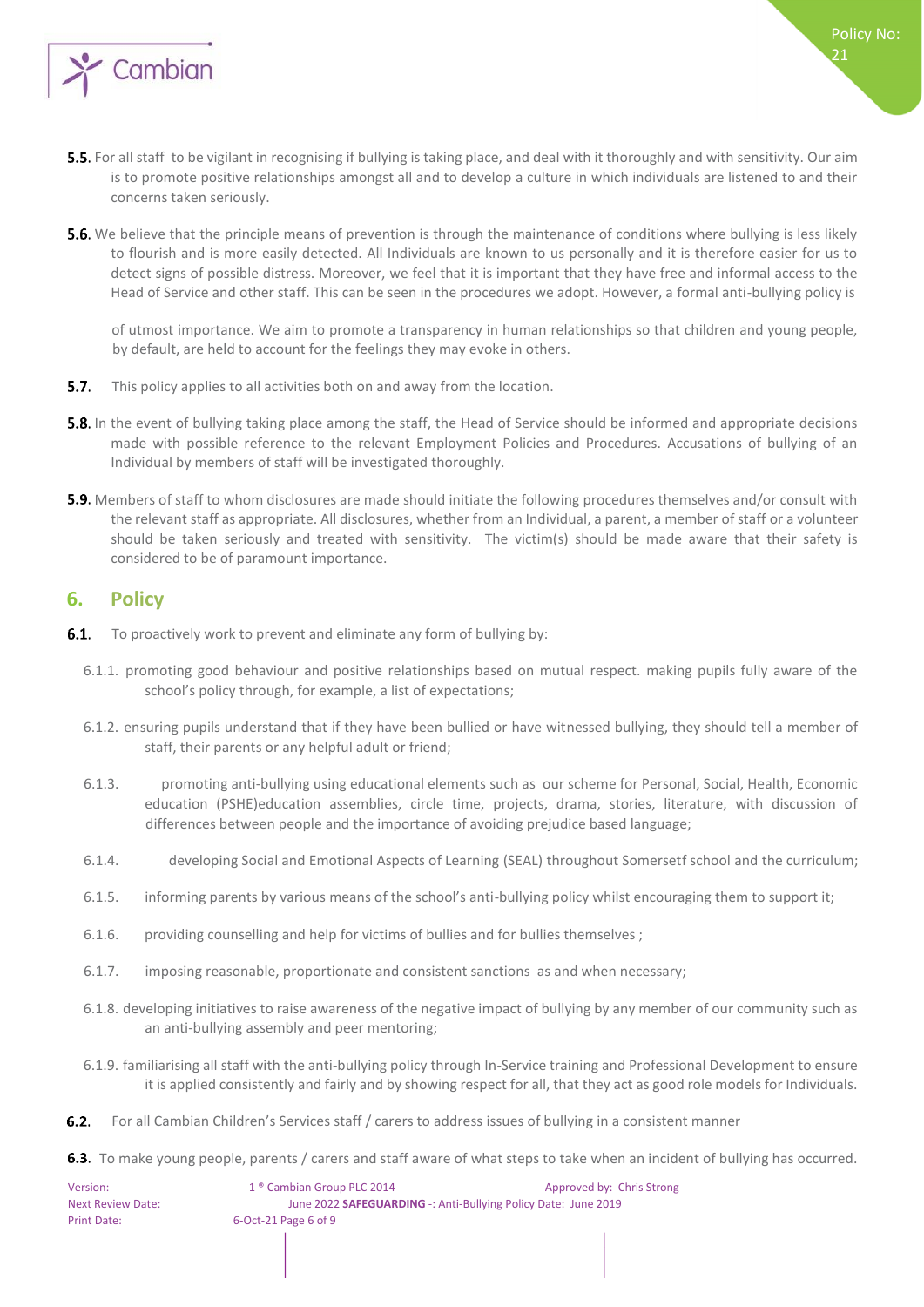

- 6.4. To demonstrate to bullies that their behaviour is unacceptable and to reassure victims that action will be taken to keep them safe, which includes strategies to address bullies' problematic behaviour in a fair, firm, non-oppressive manner and to provide them with support to enable them to change their behaviour.
- **6.5.** To clarify issues of responsibility for responding to incidents of bullying and to emphasise to staff, young people, parents and other interested parties the company's 'zero tolerance' attitudes towards bullying behaviour.
- 6.6. To eliminate intimidating behaviour and promote an ethos in which each young person is safe and able to realise their full potential.
- 6.7. To reassure parents / carers and placing social workers that the company takes the issue of bullying seriously and will take the necessary action to minimise its impact on the young people who live and are educated there in.
- $6.8.$ To ensure records are kept to evaluate the effectiveness of the approach or to enable patterns to be identified.
- $6.9.$ To ensure that each Individual is treated fairly and with respect.
- 6.10. Bullying can take place between pupil and pupil, staff and staff, pupil and staff and staff and pupil. We consider the pastoral care of the pupils and staff to be of prime importance. In class, this role largely rests with the class teacher. It is school policy that any misdemeanour will be dealt with by the member of staff present when it occurs, whether in the playground, classroom, cloakroom or any part of the school. A common code of behaviour is expected from everyone at Somerset School (see Behaviour Policy). All staff and volunteers at Somerset School are expected to treat each other with a professional level of respect. The term 'bullying' is commonly associated with acts of violence but non-physical bullying is experienced by many pupils at some period during their school career. We believe that all children and staff should be able to work and play without any fear of being bullied by any other person. Bullying is not tolerated and all accusations are to be taken seriously and dealt with.

#### <span id="page-6-0"></span>**7. Scope**

- 7.1. The policy applies to all incidents of bullying between young people whether they occur within or outside the setting including cyber bullying. If there are concerns about young people being bullied by staff / carers, these will be addressed through the Whistle-blowing / Safeguarding Policies.
- 7.2. If a young person is being bullied by another young person with whom they attend School or who lives in another establishment the same procedures apply. If a young person is bullied or bullies others while on contact visits this information will be shared with the young person's Social Worker and a strategy agreed to manage / prevent further incidents.
- 7.3. Where there are concerns around staff on staff bullying, these will be addressed through the Harassment & Bullying Policy, Whistle Blowing policy and Code of Conduct.

#### <span id="page-6-1"></span>**8. Procedures**

- 8.1. Heads of Service for all Cambian locations are responsible for ensuring that clear local procedure is in place to support this policy for preventing and managing bullying incidents and that the procedure is routinely reviewed to reflect current and up to date local procedures and protocols.
- 8.2. Procedures for the prevention and management of bullying incidents are underpinned by this policy and are set out in localised procedures using templates for each of our service types.

21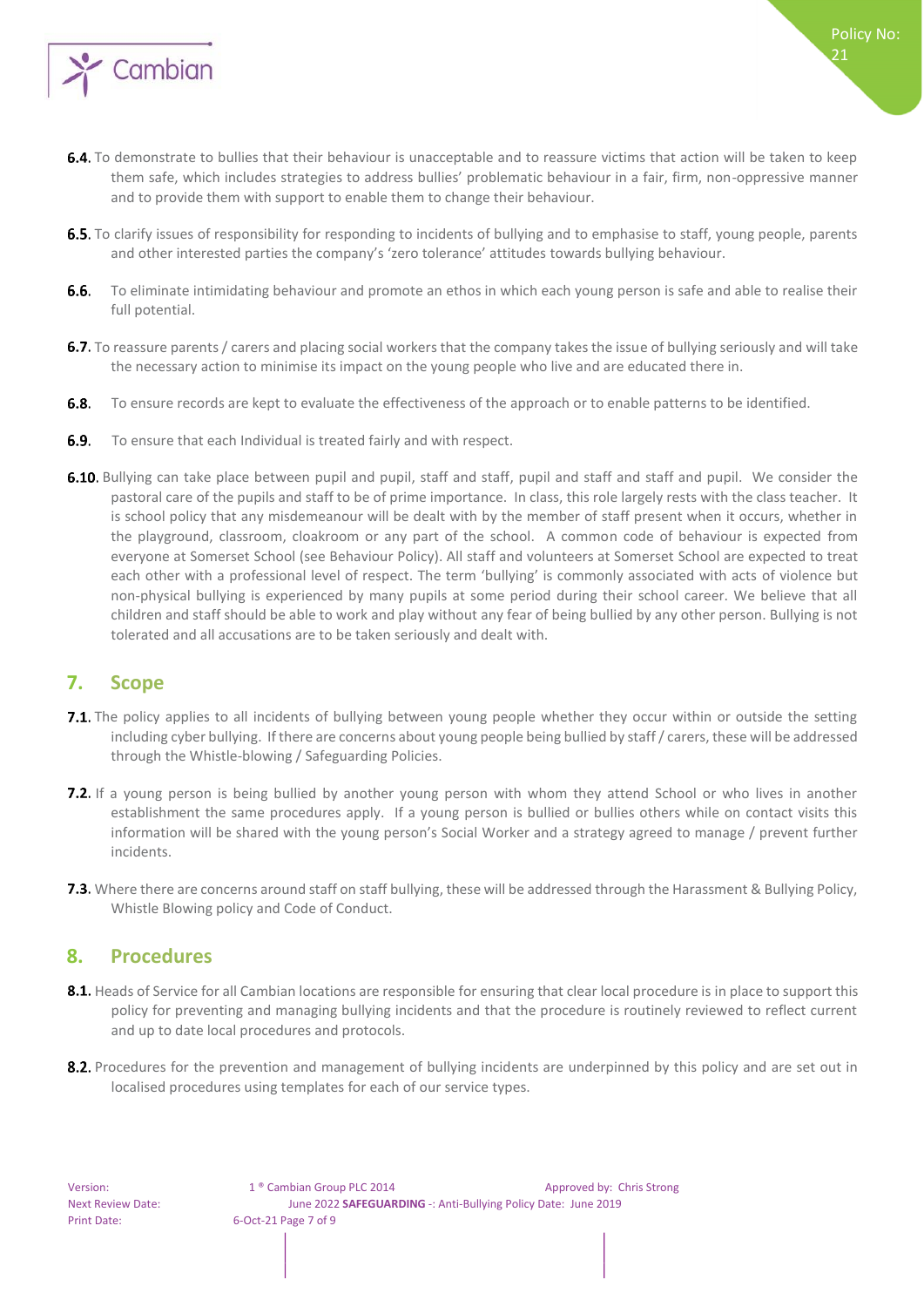

 $21$ 

#### <span id="page-7-0"></span>**9. Availability:**

 $9.1.$ This policy and supporting procedure for each location is made available to parents, carers, staff and Individuals at the location office and where appropriate on the location's website.

### <span id="page-7-1"></span>**10. Accountability**

- 10.1. All Heads of Service have day-to-day operational responsibility for this policy, and ensuring that all staff who may deal with concerns or investigations under this policy receive regular and appropriate guidance on its use.
- **10.2.** All colleagues are responsible for the success of this policy and should ensure that they use it to disclose any suspected danger or wrongdoing.

# <span id="page-7-2"></span>**11. Standard Forms, Relevant Documents, Letters & References**

<span id="page-7-3"></span>**This policy supporting Documents** 

- 11.1. Anti-Bullying Procedures
- 11.2. Bullying Report Form
- 11.3. ICT-Based Forms of Abuse (including Cyber-Bullying) Policy
- 11.4. Anti-Bullying: Parents and Pupils Information Sheets.
- 11.5. Anti-Bullying Code
- 11.6. The School Rules, What to do if you are Worried
- <span id="page-7-4"></span>**Relevant Cambian Policy (other)**
- 11.7. Equality And Diversity including Equal Opportunities and Racial Harassment
- 11.8. e-Safety Policy including ICT Acceptable Use
- 11.9. Harassment and Bullying Policy- GHR 02
- 11.10. Positive Behaviour Management Policy (including Sanctions, Rewards, and Exclusions)
- 11.11. Safeguarding Policy And Procedures including Child Protection
- 11.12. Staff Code of Conduct